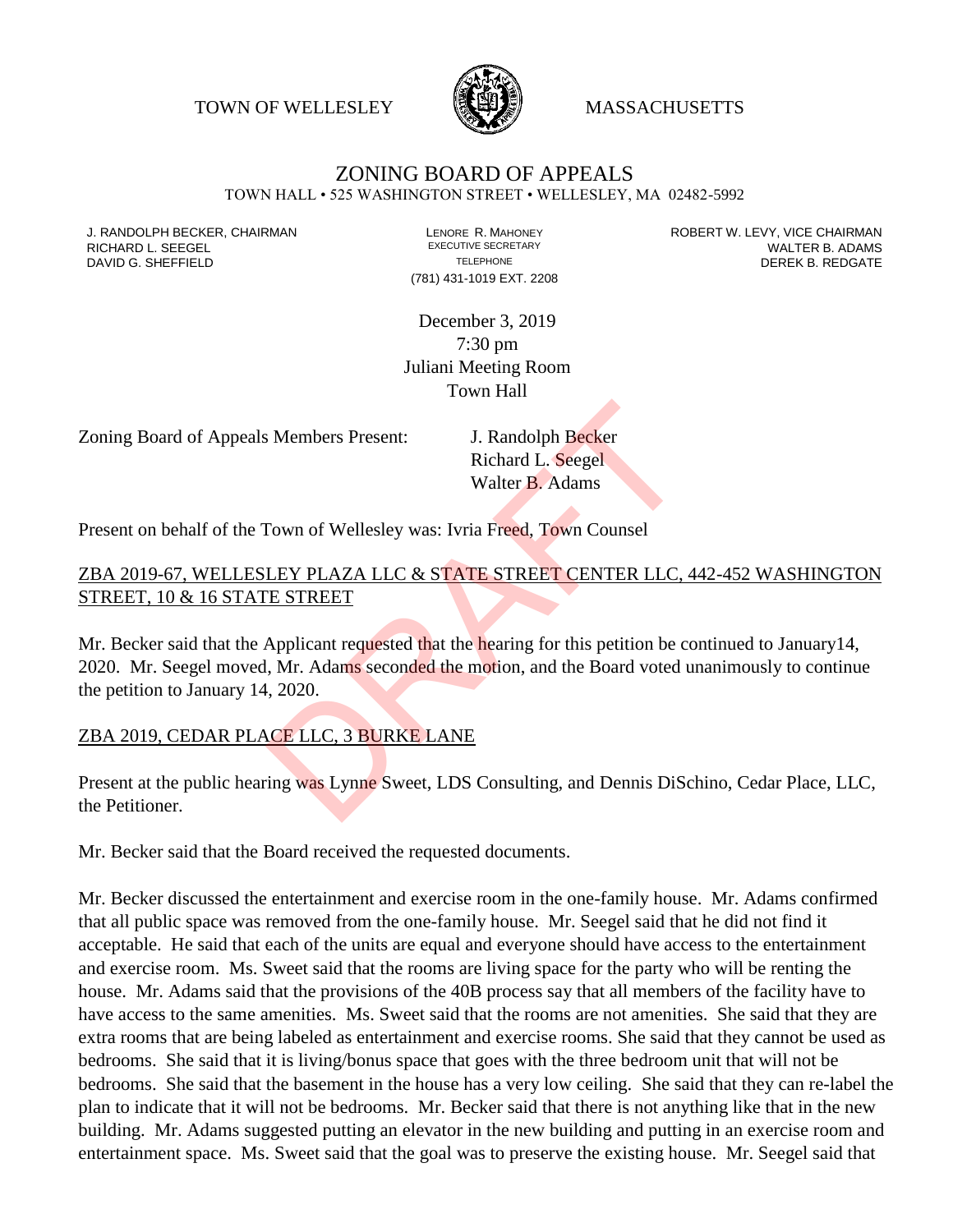the goal is to incorporate the existing house into a 40B project. Mr. DiSchino said that they looked at putting an accessible ramp there. Mr. Adams said that time and money can make any space accessible. Ms. Sweet said that under 40B there are profit limitations. She said that the Developer came into this project with a relatively small development for a one acre site. She said that the Applicant has tried to accommodate the Board's requests. She said that they indicated several months ago when we had to get rid of the office that there would be an exercise/entertainment area in the house. She said that it is not an amenity but is vacant space that will be rented. Mr. Becker said that this unit is bigger than the other units. He said that the space is laid out the way it is because it is an existing building. He said that the space has rooms that look like amenities. He proposed that the Board close the public hearing. He said that the developer has recourse with an appeal.

Mr. Seegel said that there the developer did not previously indicate that it was going to be an exercise room. He said that those amenities are not available to the other 15 units. Ms. Sweet said that they intended this project to be a simpler project than other projects out there. She indicated that the rents will be slightly below market rate. She said that there are amenities that residents can walk to. She said that there is no requirement under 40B to put in community amenities, nor is there the space to do so.

Mr. DiSchino discussed handicapped access. He said that the architect said that there can be family rooms in the basement of the first floor units.

Mr. Seegel said that he could not vote approval unless the amenity space is made available to all of the units.

Ms. Sweet requested that the petition be continued, based on the new feedback.

Mr. Adams said that there is clearly a way to make it accessible. Ms. Sweet said that there may not be enough room if they put it in the back of the house. The Board members said that there could be a vertical lift. Ms. Sweet said that the main goal of this project was to preserve a home. She said that all of this was peer reviewed. Mr. Seegel said that the architect did not have a chance to review it after an exercise and entertainment room were added. by put in community amenities, nor is there the space to do<br>anandicapped access. He said that the architect said that the<br>floor units.<br>ould not vote approval unless the **amenity** space is made<br>the petition be continued, ba

Mr. Becker asked if the petitioner was willing to grant an extension.

Mr. Dischino said that he could ask the architect or the review board for a waiver to make it a management office again. Ms. Sweet said that they previously reviewed this with the architect who said that a waiver would not be granted.

Mr. Becker discussed the draft decision. He said that the air conditioner setback is not 7.9 feet. Mr. Seegel discussed some minor changes to the conditions. Mr. Becker said that the Board is prepared to do those tweaks after closing the public hearing.

Ms. Sweet asked how the condition would be worded. She said that they cannot make the space accessible. Mr. Becker said that the space would need to be accessible and meet Mass building codes. Mr. DiSchino said that they could eliminate one parking spot to put the ramp in and make it a management office. Mr. Becker discussed the need for sprinklers. Mr. DiSchino said that would not make it economically feasible. Ms. Sweet said that they looked at the issue with the sprinkler and the handicap accessibility, but we were unable to come up with a solution that would make it a public space. She said that they can set it aside as community space, but are unsure if it will ever be used as community space. She said that they do not know if changing that space would be economically feasible. Mr. Becker suggested that the applicant put that in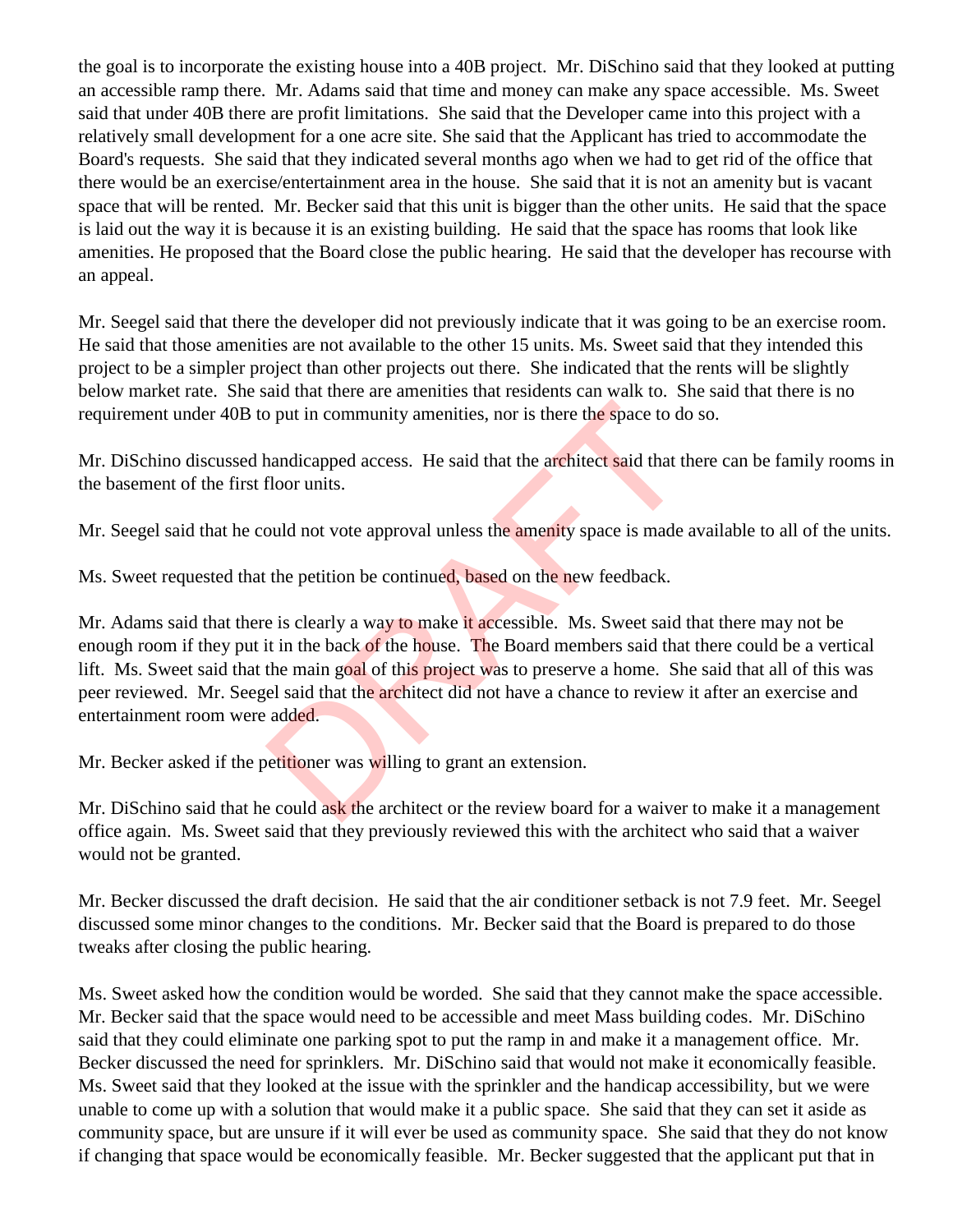writing so the Board can review it. Ms. Freed said that it is within the discretion of the Board to request this information if the Board feels it is necessary to make a decision.

Mr. DiSchino said that getting the grade to put a ramp in would result in the loss of one parking spot. Mr. Becker said that a chair lift would be better in the new building. Mr. Adams said that they can demolish that part of the building. Mr. DiSchino said that it does not make economic sense to tear down that space. He said that he was willing to go to the architectural access board to see if can be made into a management office.

Ms. Sweet said that this project never contemplated indoor amenity space. She said that a school within walking distance has play areas. She said that the applicant reluctantly needs to request that the hearing be continued. Mr. Adams said that it would be better for the architect and engineer to be present at the hearing.

Mr. Seegel said that losing one parking spot is well worth having common areas. Ms. Sweet said that Mr. DiSchino is not looking to create amenity space that will need to be maintained. She said that Mr. DiSchino offered to designate space for that use but there is no reason to have on-site management for a 16-unit complex.

Mr. Becker discussed the applicant granting an extension or the Board closing the public hearing. Ms. Sweet said that they would need to see the language of the condition. She said that they would like to walk out of the room tonight knowing what the Board is looking for. Mr. Becker said that the Board is interesting in seeing a plan that would show the use of the space that is available to more than just that one unit. He said that possible options are amenity space, management office, or one more affordable unit. Ms. Sweet said that turning it into an income-producing unit would work. She said that adding another affordable unit is the most attractive to the developer and the most feasible. e for that use but there is no reason to have on-site manage applicant granting an extension or the Board closing the to see the language of the condition. She said that they g what the Board is looking for. Mr. Becker sai

The Board discussed continuing the hearing to December 17, 2019.

Ms. Sweet said that a one-bedroom affordable unit would be in very high demand. She said that would make this a 17-unit project. She said that they may not be able to get an additional parking space. She said that they will request that the architect revise the plan. Mr. Seegel requested that the revised plans be full sized.

Ms. Freed said that she would provide paperwork to extend the public hearing. Mr. Becker said that the public hearing would be extended from December 6, 2019 to December 20, 2019.

The Board moved unanimously to continue public hearing to December 17, 2020.

## ZBA 2019-82, JOHN HANCOCK LIFE INSURANCE COMPANY (U.S.A.), 40 WILLIAM STREET

Present at the public hearing were Peter Tamm, Esq., David Hall, Hanover Company, and Brian O'Connor, Architect.

Mr. Tamm said that they provided a template for conditions earlier today. Mr. Hall said that they submitted an updated Operations Management Plan. He said that parking rights are limited to one space per bedroom but no more than two per unit. He said that they want to manage it carefully, so there are no parking problems.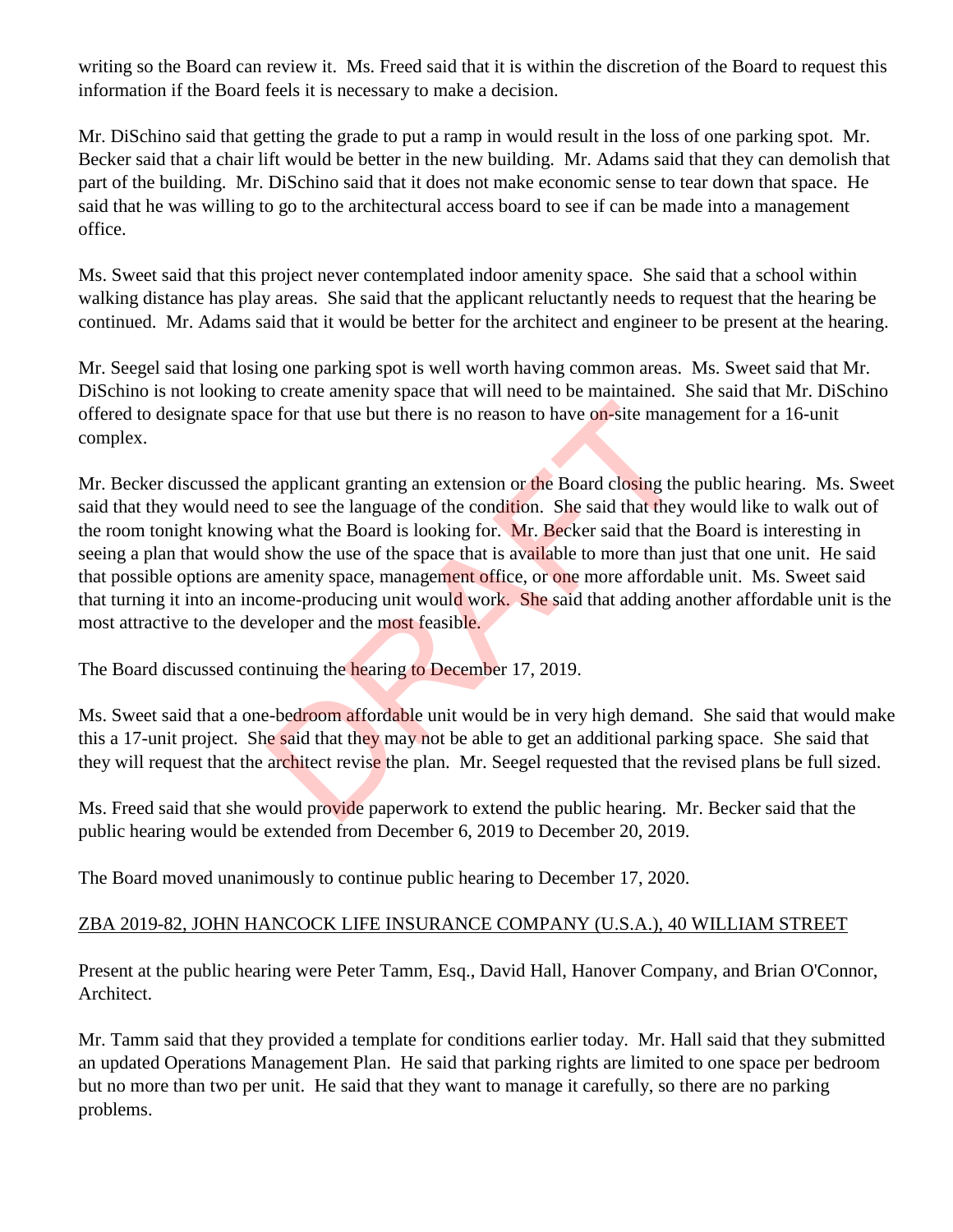Mr. Hall discussed utilities. He said that there will be no gas going to the building. Mr. Becker asked about gas for outdoor areas around the pool. Mr. Hall said that they may want to allow it for a gas grill in the courtyard. He said that the courtyards will not be heated but the passageway may be heated with electric heat. He said that the pool will be heated. Mr. O'Connor said that there may be a gas fireplace in the loggia.

Mr. Hall said that they added a section on affordable housing. Mr. Becker said that he appreciated the added detail. He asked about the responsibilities for water and sewer billing. Mr. Hall said that they will use the Entrada system to allocate the bills. He said that MLP will bill for electric. He said that there will be separate meters for each unit.

Mr. Hall discussed the housing lottery. He said that they have used SEB. Mr. Seegel asked if there was any attempt to use the Wellesley Housing Development Corp. Mr. Tamm said that he would look into that.

Mr. Becker discussed an email from a resident regarding bus service. He said that a couple of features of this project are unique because it is located in Wellesley Office Park. He said that the resident requested expansion of bus service to downtown Wellesley. Mr. Tamm said that the priority for John Hancock and the Hanover Company is for transportation to public transportation options. He said that the options with the 128 Business Council, seem to be the most reasonable with respect to public transportation and that is where the principal commitment lies. He said that he views a shuttle to downtown Wellesley skeptically. He said that the commitment is to get people to and from work. He said that transit will change on the site in the future. He said that charging stations will be expanded for this project. to downtown Wellesley. Mr. Tamm said that the priority<br>transportation to public transportation options. He said tem to be the most reasonable with respect to public trans<br>t lies. He said that he views a shuttle to downtown

Mr. Becker said that the Plan discusses Eliot and Waban stations, but the plan indicates Riverside. Mr. Tamm said that there is value for adding the Eliot and Waban stations.

Mr. Sheffield discussed language in the draft decision. Mr. Tamm said that the applicant can report any change that have been made to the Board. Mr. Becker said that the more there is in the Management Operations Plan, the fewer conditions because one of the conditions is that they follow the Management Operations Plan.

Mr. Hall discussed changes to the Construction Management Plan (CMP). He discussed the Phasing Plan and communications. Mr. Tamm said that the CMP will need to be updated and revised.

Mr. Hall discussed the use of directional drilling.

Mr. Seegel asked about disruption on William Street due to installation of a 6 inch line. Mr. Tamm said that they will be asking for the Board for some flexibility when they do the infrastructure work on William Street.

Mr. Becker discussed dust control. He asked about dust control during blasting. Mr. Hall said that they will add language regarding a water truck on site.

Mr. Becker discussed the security system. He asked if the cameras will be recording or live feed. Mr. Hall said that it will be live feed to park security and their security.

Mr. Becker discussed the area for the temporary certificate of occupancy. He asked about the fire protection system. Mr. Hall said that the firewall and the stack of units will have fully-functional life safety and the remainder of the floors are fully sprinkler but do not have the alarms as yet. Steve Dazzo, Hanover